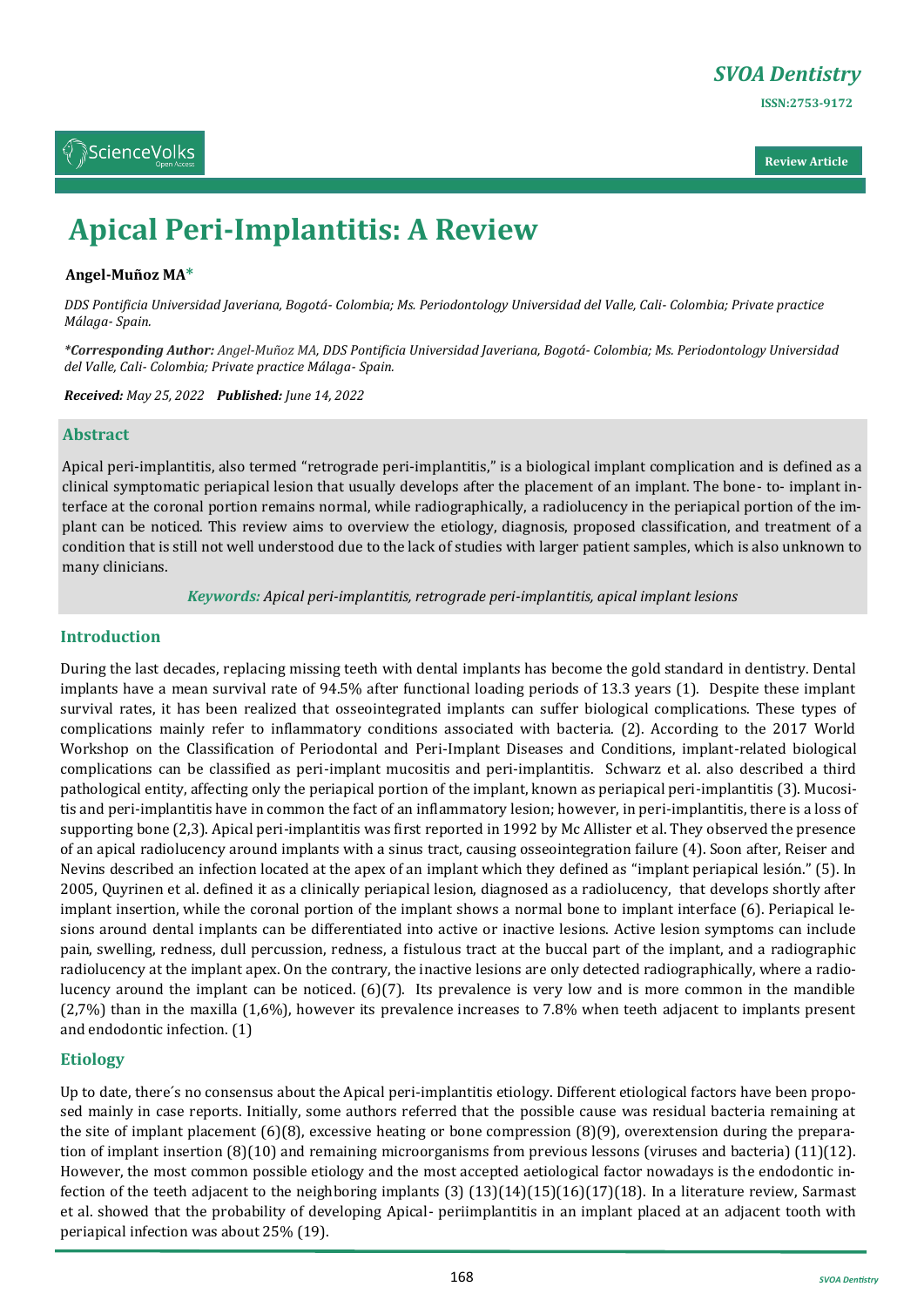In a retrospective case-control study conducted at the University of Minnesota, Chatzopoulus & Wolff concluded that remanent bacteria in the bone adjacent to implants due to a failed endodontic treatment might induce implant failure (20).

## **Diagnosis**

An implant periapical lesion diagnosis is based on clinical and radiological findings. The symptoms and signs may appear depending on the stage of the lesion. There are no symptoms when a lesion is inactive and is radiologically found due to a radiolucency around the implant apex. On the other hand, active lesions are frequently clinically symptomatic, showing as clinical findings intense pain, inflammation, dull percussion, and the presence of a fistulous tract at the buccal plate of the implant, which may be noticed between 1 and 8 weeks and up to 4 years after the initial implant placement. A radiological radiolucency is also seen. (7) (21). Small-volume cone-beam computed tomography (CBCT) helps establish an early diagnosis, allowing the clinician to have a clear image of the lesion and the magnitude of the bone loss. In cases where the diagnosis is more complex, exploratory surgery is recommended (22). The prognosis of these lesions is favorable. The literature reports survival rates range between 73,2% and 97.4% of the implants treated with a maximum follow-up of 20 years (1).

# **Clinical Classification**

Sussman initially classified the periapical implant lesions in 1998 according to the main infection pathway: (1) implant to tooth, which occurs during the implant osteotomy preparation either by direct trauma or indirect damage, which causes the adjacent pulp to undergo devitalization, and (2) tooth to implant, which occurs shortly after placement of an implant when an adjacent tooth develops periapical pathology, either because of operative damage of the pulp or the reactivation of a previous apical lesion (23). Since the 1998 classification, additional causes of Apical- peri-implantitis have been described. Therefore, Sarmast et al. updated the Sussman classification by adding two more infection pathways (3) an apical lesion that develops because of an incorrect placement or angulation of the implant (placed outside the bone plates) and (4) an Implant apex lesion that develops due to residual infection at the placement site. This new classification aims to guide the clinician in making a proper referral and treatment (24).

## **Treatment**

Based on their clinical classification, Sarmast et al. proposed different treatment modalities. The main recommendation is to evaluate natural teeth adjacent to the implants with Apical peri-implantitis. If they are endodontically involved, as in types 1 or 2, endodontic therapy should resolve the pathology. If the periapical lesion remains, surgical implant debridement should be done (with or without guided bone regeneration). On the contrary, if the evaluated teeth are not endodontically compromised, endodontic treatment is not required (24). Many authors support Sarmast et al. recommendation on this topic  $(6)(8)(10)(13)(14)(15)(18)(25)$ . For Sarmast et al. types 3 and 4, different approaches have been reported by other authors: (1) surgical debridement of the lesion, bone graft, and membrane (1),(6), (9), (11), (16), (25), (26)(27); (2) surgical debridement of the lesion, implant apex resection, bone graft, and membrane (8), (17), (28), (29) and (3) systemic antibiotics only (10). In another publication in 2016, Sarmast et al. proposed a decision tree based on 20 case reports. Therefore, when an implant becomes symptomatic, the first step is to evaluate the adjacent teeth endodontically; if they are vital, surgical debridement of the implant should be performed with or without guided bone regeneration. However, implant apicoectomy with guided bone regenerations should be performed if the lesion persists. At reevaluation, the clinician should decide whether the implant has a good prognosis or should be explanted. Supposing that the endodontic treatment was performed and there is no lesion resolution during the follow-ups, tooth apicoectomy with surgical debridement should be performed (with or without guide bone regeneration) (30).

# **Conclusions**

Apical peri-implantitis is a pathological condition with a very low prevalence. The affected implants can show a periapical radiographic radiolucency with or without clinical signs of inflammation (redness, edema, fistula, abscess formation). Its more common etiology is an infection of neighboring teeth which can be diagnosed between the first weeks up to 6 months after implant placement. The early diagnosis during the osseointegration phase is paramount to increasing implant survival rates. Thus, referral to an endodontist before implant placement is essential for treatment because of the nature of the disease and treatment management. There is a need to design prospective studies since the present data is primarily derived from case reports.

# **References**

[1. Di Murro B., Canullo L., Pompa G., Di Murro C., Papi P. Prevalence and treatment of retrograde peri](https://pubmed.ncbi.nlm.nih.gov/33443685/)-implantitis: a retrospective cohort study is covering a 20- [year period. Clinical Oral Investigations \(2021\)](https://pubmed.ncbi.nlm.nih.gov/33443685/) 25:4553–4561

2. Klinge J., Klinge A., Berti K; Stavropoulos A. Peri-[implant Diseases. Eur J Oral Sci 2018:126 \(Suppl.1\):88](https://pubmed.ncbi.nlm.nih.gov/30178555/)-94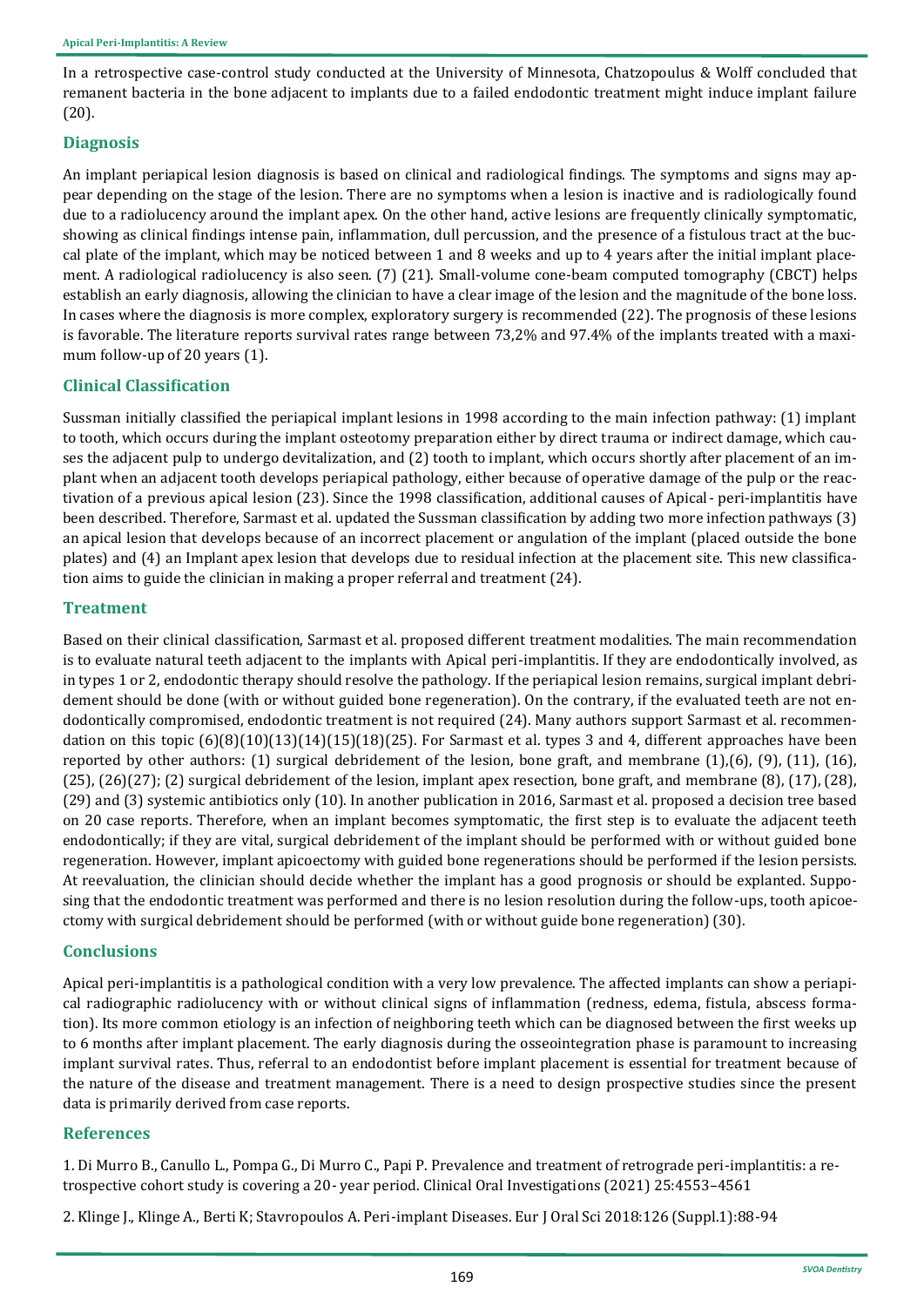3. Schwarz F., Derks J., Monje A., Wang HL. Peri- [implants. J Clin Periodontol. 2018;45\(Suppl 20\): S246](https://pubmed.ncbi.nlm.nih.gov/29926484/)- S266

[4. McAllister BS., Masters D., Meffert RM. Treatment of implants demonstrating periapical radiolucencies. Pract Perio](https://pubmed.ncbi.nlm.nih.gov/1308162/)[dontics Aesthet Dent 1992;](https://pubmed.ncbi.nlm.nih.gov/1308162/) 4(9):37–41

[5. Reiser GM., Nevins M. The implant periapical lesion: Etiology, prevention, and treatment. Compend Contin Educ Dent](https://pubmed.ncbi.nlm.nih.gov/8620395/#:~:text=Bone%20necrosis%20caused%20by%20overheating,type%20is%20observed%20and%20monitored.)  [1995;16;768](https://pubmed.ncbi.nlm.nih.gov/8620395/#:~:text=Bone%20necrosis%20caused%20by%20overheating,type%20is%20observed%20and%20monitored.)–777.

[6. Quirynen M., Vogels R., Alsaadi G., Naert. I, Jacobs R., Van Steenberghe D. Predisposing conditions for retrograde peri](https://pubmed.ncbi.nlm.nih.gov/16164468/)[implantitis, and treatment suggestions. Clin. Oral Impl. Res. 16, 2005;](https://pubmed.ncbi.nlm.nih.gov/16164468/) 599–608

[7. Temmerman A., Lefever D., Teughels W., Blashi S., Quirynen M. Etiology and treatment of periapical lesions around](https://pubmed.ncbi.nlm.nih.gov/25123772/)  [dental implants. Periodontology 2000. Vol 66,2014, 247](https://pubmed.ncbi.nlm.nih.gov/25123772/)-254

[8. Balshi S., Wolfinger G., Balshi T. A retrospective evaluation of a treatment protocol for dental implant periapical le](https://pubmed.ncbi.nlm.nih.gov/17465352/)sions: Long term results of 39 implant apicoectomías. Int J Oral Maxillofac Implants 2007; 22:267-272

[9. Ataullah K., Chee L., Peng L., Lung H. Management of retrograde peri](https://pubmed.ncbi.nlm.nih.gov/17193933/)-implantitis: A clinical case report. J Oral Implan[tol 2006; 32:308](https://pubmed.ncbi.nlm.nih.gov/17193933/)-312

10. Waasdorp J., Reynolds M. Non-surgical treatment of retrograde peri-[implantitis: a case report.Int J Oral Maxillofac](https://pubmed.ncbi.nlm.nih.gov/20657882/)  [Surg 2010;25:831](https://pubmed.ncbi.nlm.nih.gov/20657882/)-833

[11. Chan HL., Wang HL., Bashustki JD., Edwards PC., Fu JH., Oh TJ. Retrograde peri](https://pubmed.ncbi.nlm.nih.gov/21138359/)-implantitis: a case report introducing [an approach to its management. J Periodontol 2011; 82:1080](https://pubmed.ncbi.nlm.nih.gov/21138359/)-1088.

12. Marshall G., Canullo L., Logan RM., Rossi- [Fedele G. Histological and microbiological findings associated with retro](https://pubmed.ncbi.nlm.nih.gov/31088705/)grade peri-implantitis of extra- [radicular endodontic origin: a systematic and critical review. Int. J. Oral Maxillofac. Surg.](https://pubmed.ncbi.nlm.nih.gov/31088705/)  [2019; 48: 1475](https://pubmed.ncbi.nlm.nih.gov/31088705/)–1484.

13. Tozum T, Sencimen M, Ortakoglu K, Ozdemir A. Diagnosis and treatment of a large periapical implant lesión associa[ted with adyacent natural tooth. A case report. Oral Surgery Oral Med Oral Pathol Oral Radiol Endodon 2006;101: e132](https://pubmed.ncbi.nlm.nih.gov/16731377/) [e138.](https://pubmed.ncbi.nlm.nih.gov/16731377/)

[14. Steiner Dr. The resolution of a periradicular lesion involving an implant. J Endod 2008; 34:330](https://pubmed.ncbi.nlm.nih.gov/18291288/)-335.

[15. Mohamed J., Shivakumar B., Sudarsan S., Arun K, Kumar T. Retrograde peri](https://www.jisponline.com/article.asp?issn=0972-124X;year=2010;volume=14;issue=1;spage=57;epage=65;aulast=Mohamed)-implantitis. J Indian Soc Periodontol [2010; 14:57](https://www.jisponline.com/article.asp?issn=0972-124X;year=2010;volume=14;issue=1;spage=57;epage=65;aulast=Mohamed)-65

[16. Mohamed J, Alam M., Singh J., Chandrasekaran S. The management of retrograde peri](https://www.ncbi.nlm.nih.gov/pmc/articles/PMC3527812/)-implantitis: a case report. J Clin [Diagn Res 2012; 6:1600](https://www.ncbi.nlm.nih.gov/pmc/articles/PMC3527812/)-1602

[17. Kutlu HB., Genc T., Tozum TF. Treatment of refractory apical peri](https://meridian.allenpress.com/joi/article/42/1/104/2535/Treatment-of-Refractory-Apical-Peri-Implantitis-A)-implantitis: A case report. J Oral Implantol. [2016;42: 104](https://meridian.allenpress.com/joi/article/42/1/104/2535/Treatment-of-Refractory-Apical-Peri-Implantitis-A)-109

[18. Sarmast N, Howard W, Sajadi A, Munne A, Angelov N. Nonsurgical endodontic treatment of necrotic teeth resolved](https://pubmed.ncbi.nlm.nih.gov/30827770/)  apical lesions on adjacent implants with retrograde peri-[implantitis: a case series with two years follow up. J Endod](https://pubmed.ncbi.nlm.nih.gov/30827770/)  [2019; 45: 645](https://pubmed.ncbi.nlm.nih.gov/30827770/)-650

[19. Sarmast N, Howard W, Sajadi A, Angelov N, Dorn S. Classification and clinical management of retrograde peri](https://pubmed.ncbi.nlm.nih.gov/28822567/)[implantitis associated with apical periodontitis: a proposed classification system and case report. J Endod 2017;43:](https://pubmed.ncbi.nlm.nih.gov/28822567/)  1921-[1924](https://pubmed.ncbi.nlm.nih.gov/28822567/)

[20. Chatzopoulos GS., Wolff LF. Implant failure and history of failed endodontic treatment: A retrospective case](https://pubmed.ncbi.nlm.nih.gov/29302285/)-control [study. J Clin Exp Dent. 2017; 9\(11\): e1322](https://pubmed.ncbi.nlm.nih.gov/29302285/)-8

[21. Nima D., Sarmast N., Wang H., Sajadi A. Nonsurgical Endodontic Treatment of Necrotic Teeth resolved Apical Lesions](https://pubmed.ncbi.nlm.nih.gov/30827770/)  [on adjacent Implants with Retrograde/ Apical Peri](https://pubmed.ncbi.nlm.nih.gov/30827770/)-implantitis: A case series with 2-year Follow-up. J Endod 2019; [45:645](https://pubmed.ncbi.nlm.nih.gov/30827770/)–650

22. Peñarrocha- Diago M., Peñarrocha- Diago M., Blaya- Tárraga JA. State of the Art and clinical recommendations in periapical implant lesions, 9th Mozo- [Grau Ticare Conference in Quintanilla, Spain. J Clin Exp Dent. 2017; 9\(3\): e471](https://pubmed.ncbi.nlm.nih.gov/28298994/)-3

[23. Sussman HI. Periapical implant pathology. J Oral Implantol 1998;](https://pubmed.ncbi.nlm.nih.gov/9893519/) 24:133−8.

[24. Sarmast ND., Wang HH., Sajadi AS. Classification and clinical management of retrograde peri](https://pubmed.ncbi.nlm.nih.gov/28822567/)-implantitis associated [with apical periodontitis: a proposed classification system and case report. J Endod 2017;](https://pubmed.ncbi.nlm.nih.gov/28822567/) 43:1921-4.